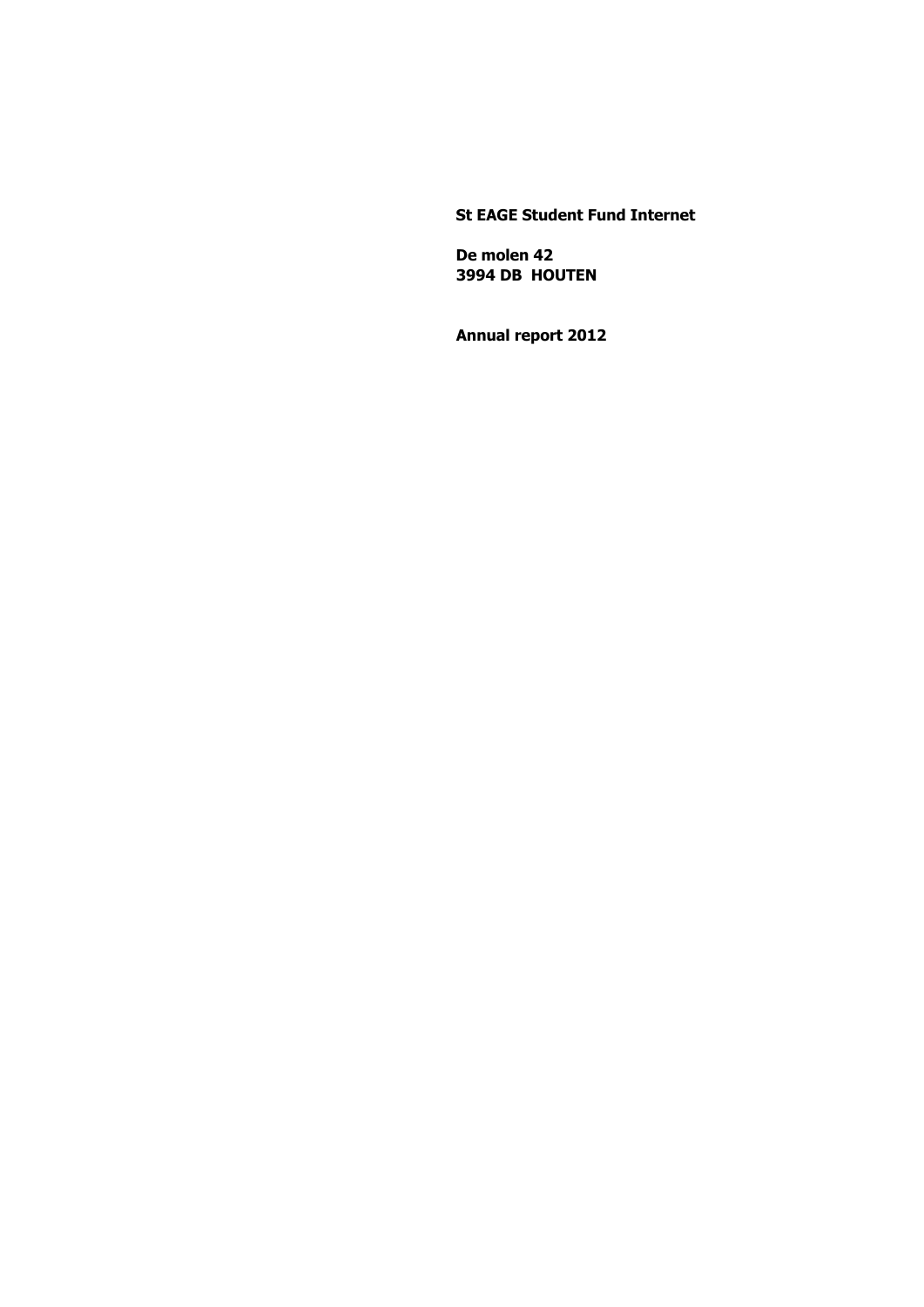### **St EAGE Student Fund Internet**

 **De molen 42 3994 DB HOUTEN**

 **Annual report 2012**

| <b>TABLE OF CONTENTS</b> |                                          | Page |  |
|--------------------------|------------------------------------------|------|--|
| 1.<br>1.1                | <b>Report of the auditors</b><br>General | 2    |  |
| 2.                       | Annual report                            |      |  |
| 2.1                      | Balance sheet as of 31 December 2012     | 3    |  |
| 2.2                      | Profit and loss account 2012             | 5    |  |
| 2.3                      | Notes to the annual report               | 6    |  |
| 2.4                      | Notes to the balance sheet               | 8    |  |
| 2.5                      | Notes to the profit and loss account     | 10   |  |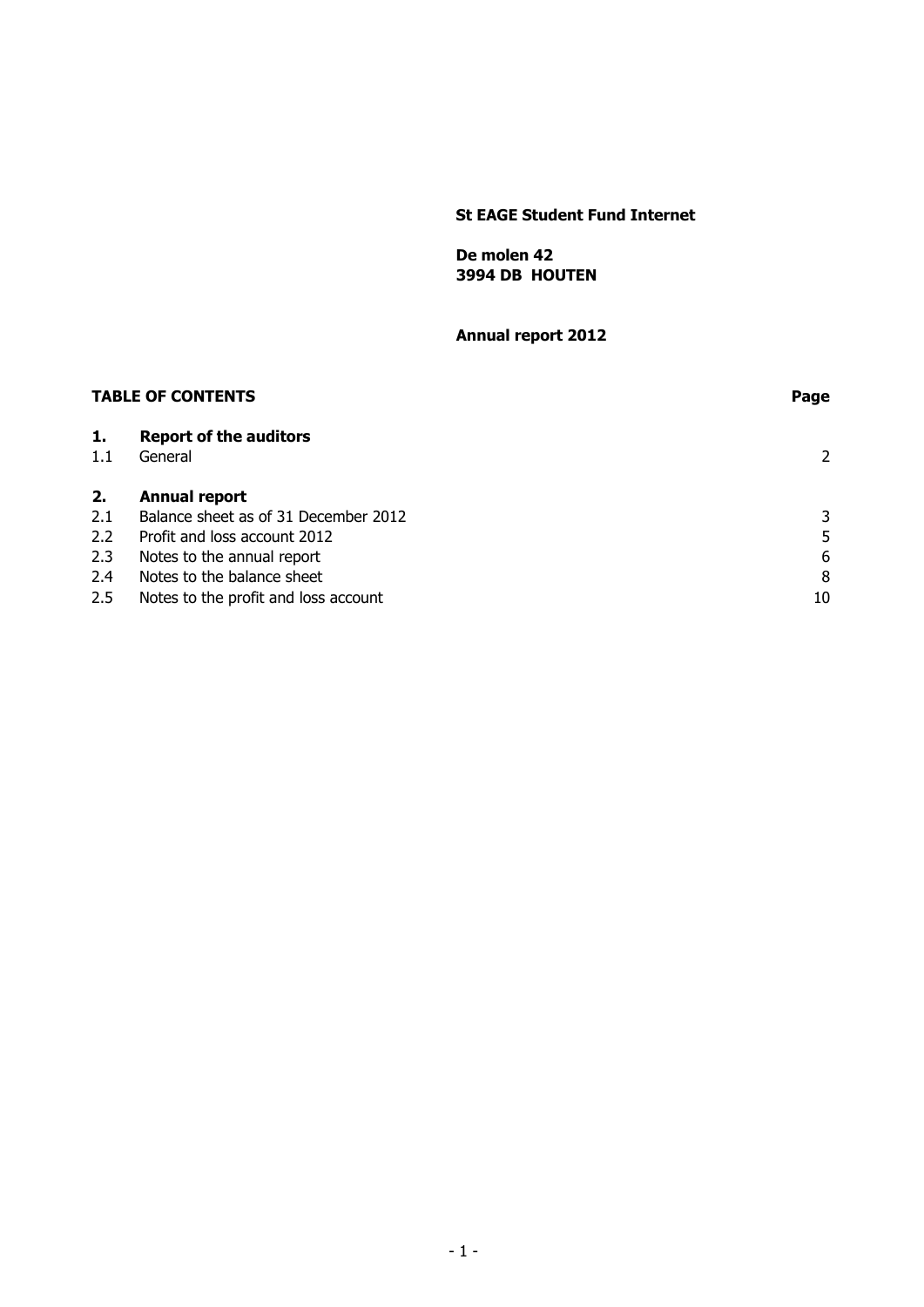# **1.1 General**

## **Incorporation**

The private limited company St EAGE Student Fund Internet was incorporated by way of deed dated 25 February 2009.

The company has been registered at the Houten Chamber of Commerce under file number 30255409.

## **Objects**

The objects of St EAGE Student Fund Internet are defined in article of the articles of assocation as follows:

The objective of the EAGE Student Fund is to promote the geosciences and related engineering professions to students worldwide

### **Board of directors**

The management is conducted by: - A. Van Gerwen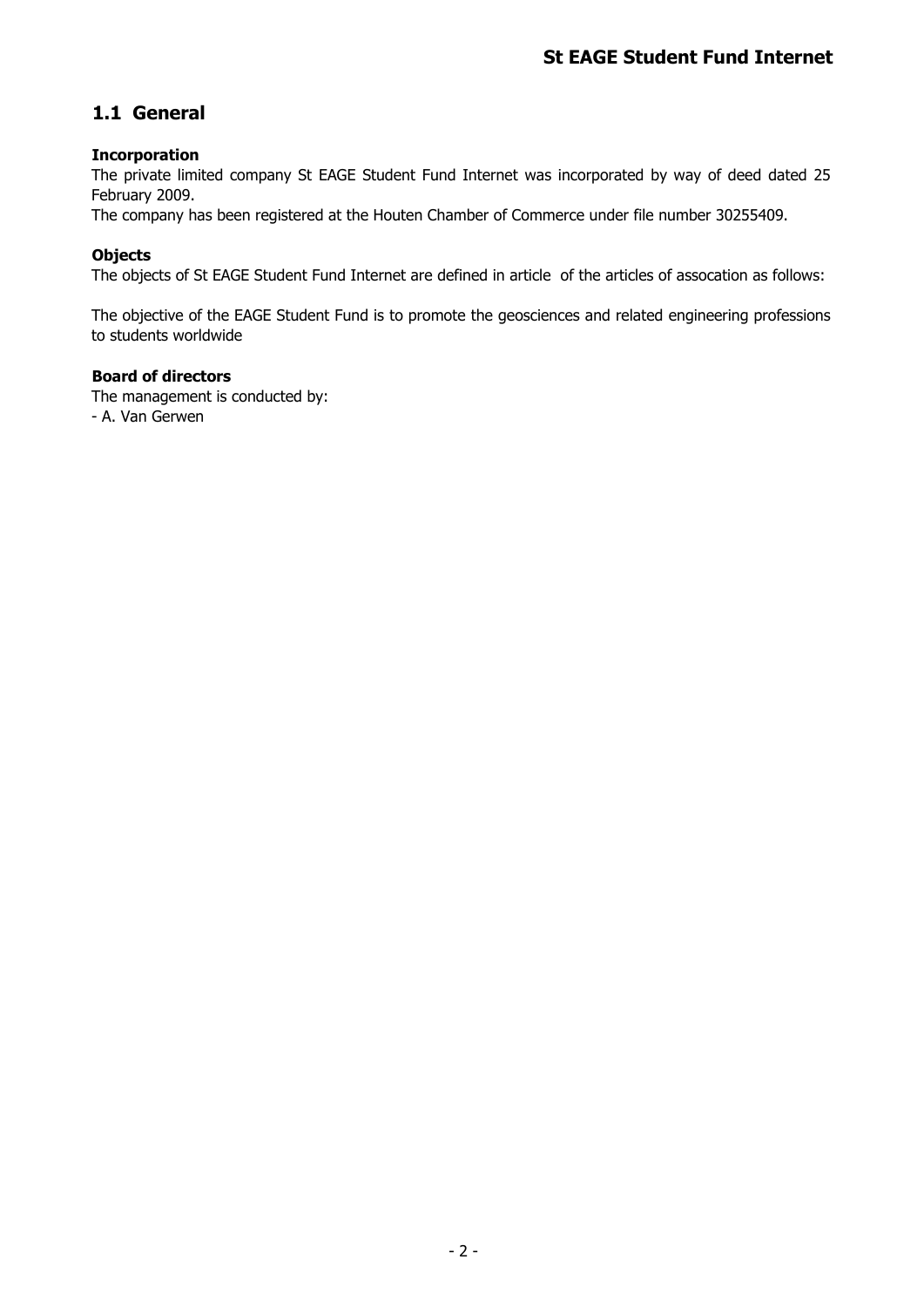# **2.1 Balance sheet as of 31 December 2012**

(Before result appropriation)

|                                                    | 31 December 2012   |           | 31 December 2011 |           |
|----------------------------------------------------|--------------------|-----------|------------------|-----------|
| <b>ASSETS</b>                                      | €                  | €         | €                | €         |
| <b>Fixed assets</b>                                |                    |           |                  |           |
| Financial fixed assets<br>Other securities         | 665,647            | 665,647   | 623,181          | 623,181   |
| <b>Current assets</b>                              |                    |           |                  |           |
| Receivables<br>Trade debtors<br>Overflowing assets | 120,770<br>123,640 |           | 76,395<br>57,039 |           |
|                                                    |                    | 244,410   |                  | 133,434   |
| Liquid assets                                      |                    | 1,148,328 |                  | 936,473   |
| <b>Total assets</b>                                |                    | 2,058,385 |                  | 1,693,088 |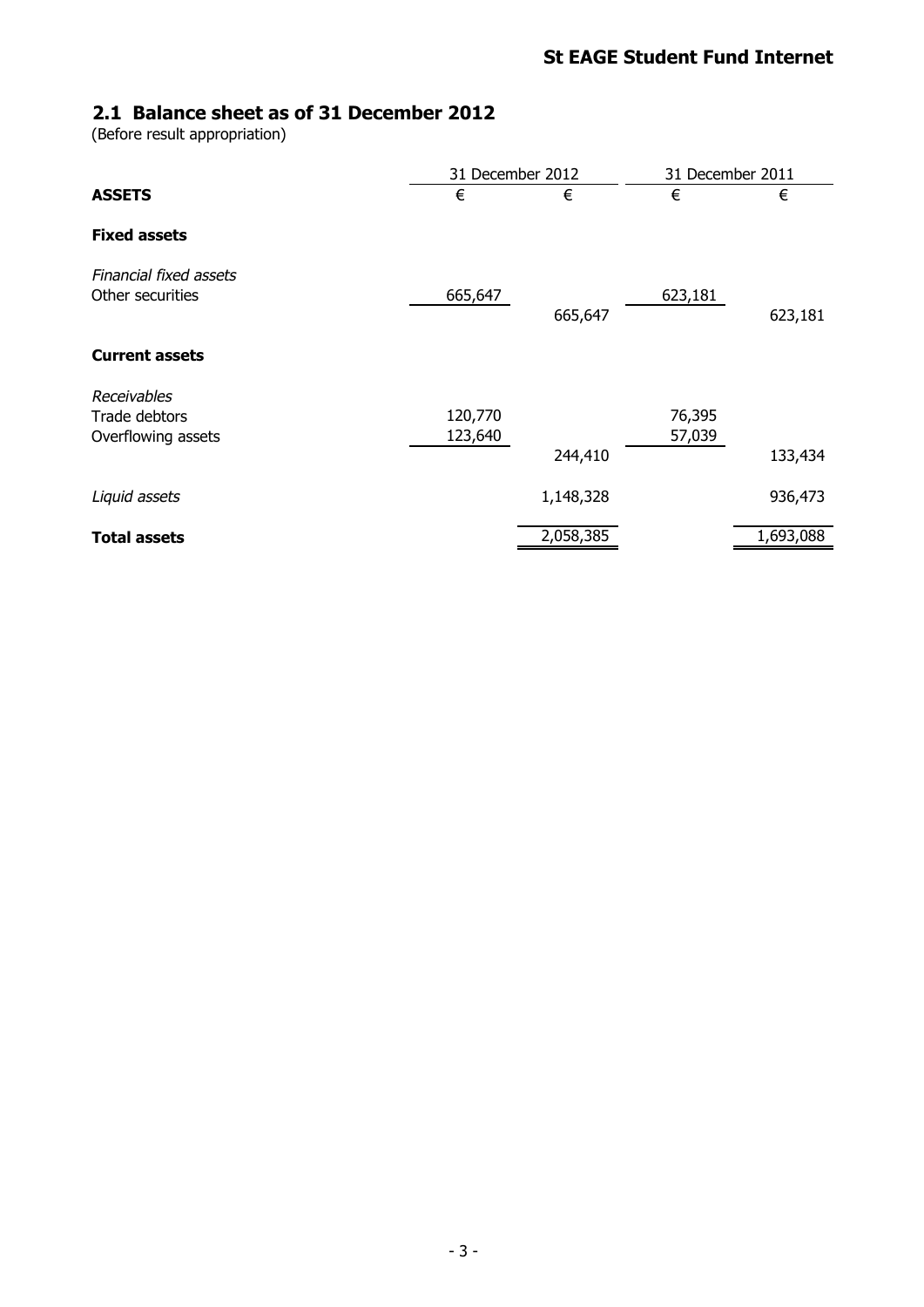# **2.1 Balance sheet as of 31 December 2012**

(Before result appropriation)

|                                     | 31 December 2012 |           | 31 December 2011 |           |
|-------------------------------------|------------------|-----------|------------------|-----------|
| <b>LIABILITIES</b>                  | €                | €         | €                | €         |
| <b>Equity capital</b>               |                  |           |                  |           |
| Other reserves                      | 1,587,235        |           | 1,369,776        |           |
| Result financial year               | 374,642          | 1,961,877 | 217,458          | 1,587,234 |
| <b>Current liabilities</b>          |                  |           |                  |           |
| Trade creditors                     |                  |           | 529              |           |
| Received ahead on orders            | 45,500           |           | 75,750           |           |
| Taxes and premiums social insurance | 21,326           |           | 26,955           |           |
| Other debts                         | 29,682           | 96,508    | 2,620            | 105,854   |
| <b>Total liabilities</b>            |                  | 2,058,385 |                  | 1,693,088 |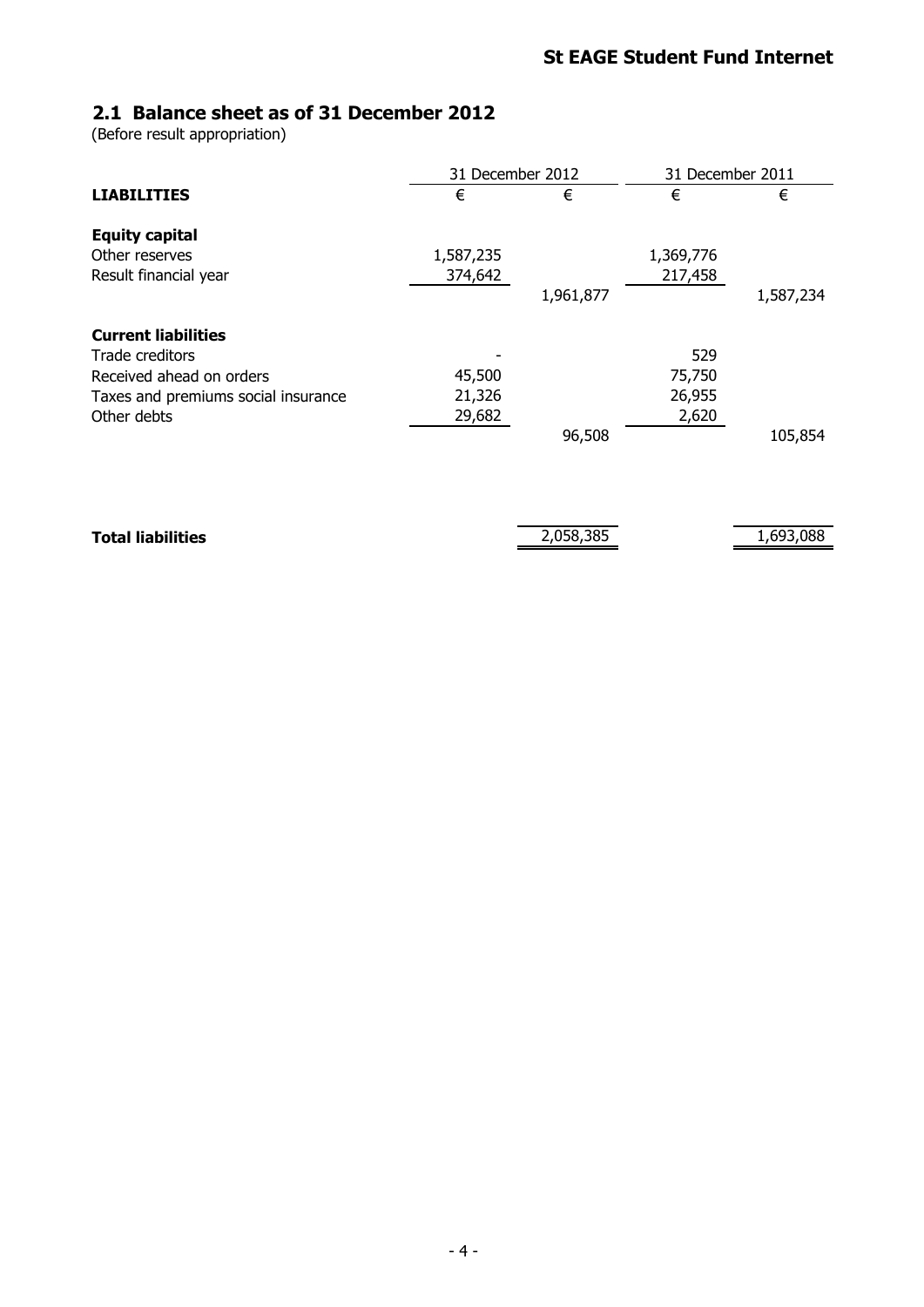# **2.2 Profit and loss account 2012**

|                                                                                                         | 2012   |         | 2011      |          |
|---------------------------------------------------------------------------------------------------------|--------|---------|-----------|----------|
|                                                                                                         | €      | €       | €         | €        |
| Net turnover                                                                                            |        | 381,183 |           | 292,892  |
| Purchase value of the turnover                                                                          |        | 69,496  |           | 66,256   |
| <b>Gross operating result</b>                                                                           |        | 311,687 |           | 226,636  |
| Office costs                                                                                            | 24     |         | 51        |          |
| General costs                                                                                           | 5,838  |         | 5,625     |          |
| <b>Total operating costs</b>                                                                            |        | 5,862   |           | 5,676    |
| <b>Operating result</b>                                                                                 |        | 305,825 |           | 220,960  |
| Interest and similar income<br>Value changes in receivables which<br>belongs to the fixed assets and of | 20,349 |         | 20,019    |          |
| securities                                                                                              | 49,097 |         | $-24,837$ |          |
| Interest and similar expenditure                                                                        | $-629$ |         | 1,316     |          |
| <b>Total financial income and</b>                                                                       |        |         |           |          |
| expenditure                                                                                             |        | 68,817  |           | $-3,502$ |
| <b>Result</b>                                                                                           |        | 374,642 |           | 217,458  |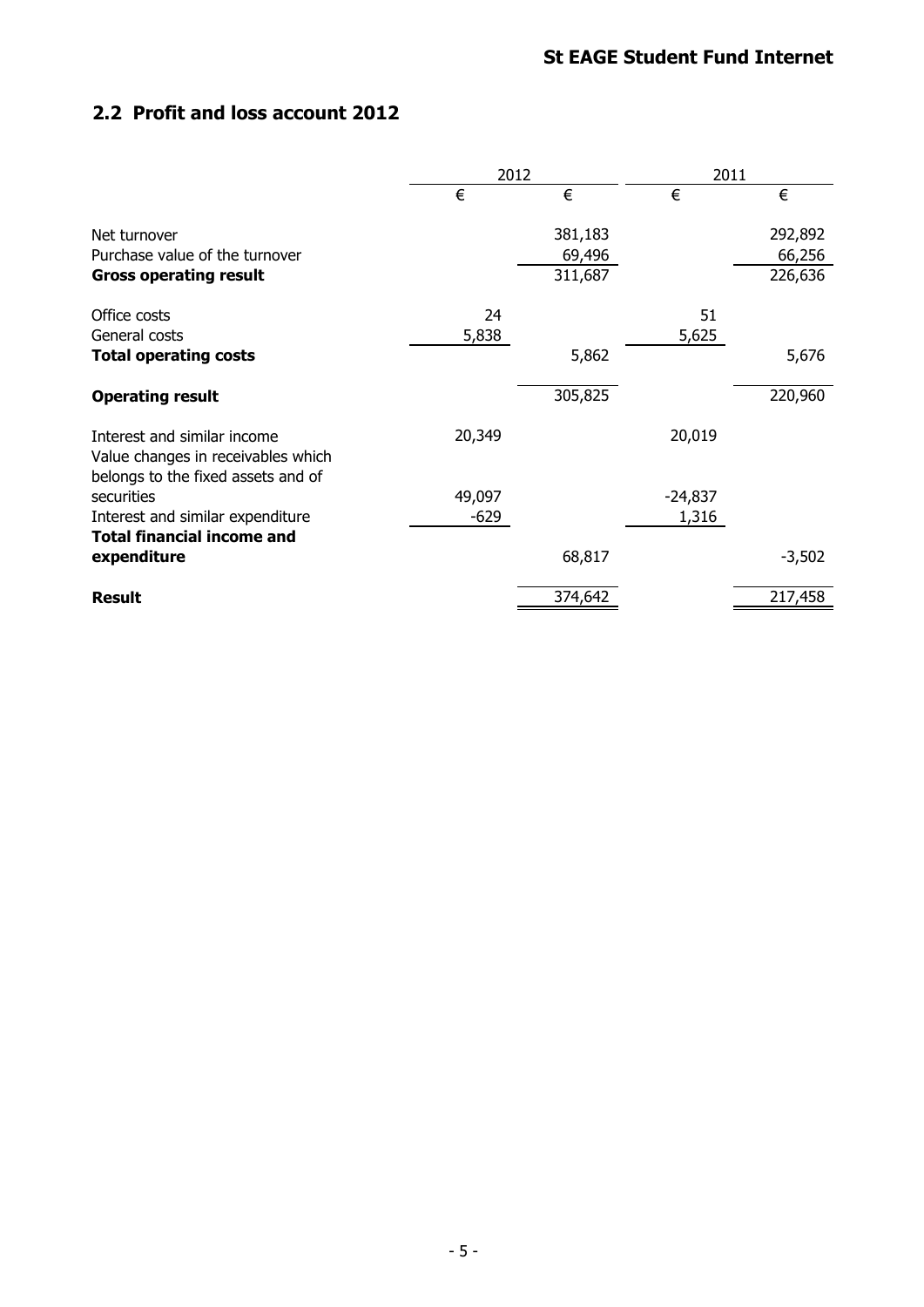## **2.3 Notes to the annual report**

### **GENERAL**

The annual report has been prepared in accordance with Part 9 of Book 2 of the Dutch Civil Code, in conformity with the Guidelines for Annual Reporting for small enterprises.

### **Activities**

The activities of St EAGE Student Fund Internet, having its registered office at De molen 42, primarily consist of:

-To promote the geosciences and related engineering professions To students worldwide.

The actual activities are carried out at De molen 42, Houten.

### **Currency**

The annual accounts have been prepared in euros. Receivables, debts and obligations in foreign currencies are converted at the rate as of the balance sheet date. Foreign currency transactions during the reporting period are processed in the annual accounts at the settlement rate. Any rate differences are incorporated in the profit and loss account.

### **BALANCE SHEET VALUATION POLICIES**

### **General**

Valuation of assets and liabilities and determination of the result take place under the historical cost convention. Unless mentioned otherwise at the relevant principle for the specific balance sheet item, assets and liabilities are presented at face value.

### **Financial fixed assets**

#### Other securities

The listed shares and bonds are valued at quoted market value at balance sheet date. Realised and unrealized value changes are directly recognised in the profit and loss account. Bonds held to maturity are valued at amortised cost.

#### **Receivables**

Upon initial recognition the receivables are recorded at the fair value and subsequently valued at the amortized cost. The fair value and amortized cost equal the face value. Provisions deemed necessary for doubtful accounts are deducted. These provisions are determined by individual assessment of the receivables.

#### **Liquid assets**

Liquid assets are valued at nominal value and, insofar as not stated otherwise, are at the free disposal of the company. Liquid assets relate to immediately due and payable withdrawal claims against credit institutions and cash resources.

### **Current liabilities**

Current liabilities concern debts with a term of less than one year. Upon initial recognition the current liabilities are recorded at the fair value and subsequently valued at the amortized cost, which is equal to the nominal value.

### **Off-balance sheet rights and obligations**

Unless otherwise stated, off-balance sheet rights and obligations are valued at nominal value.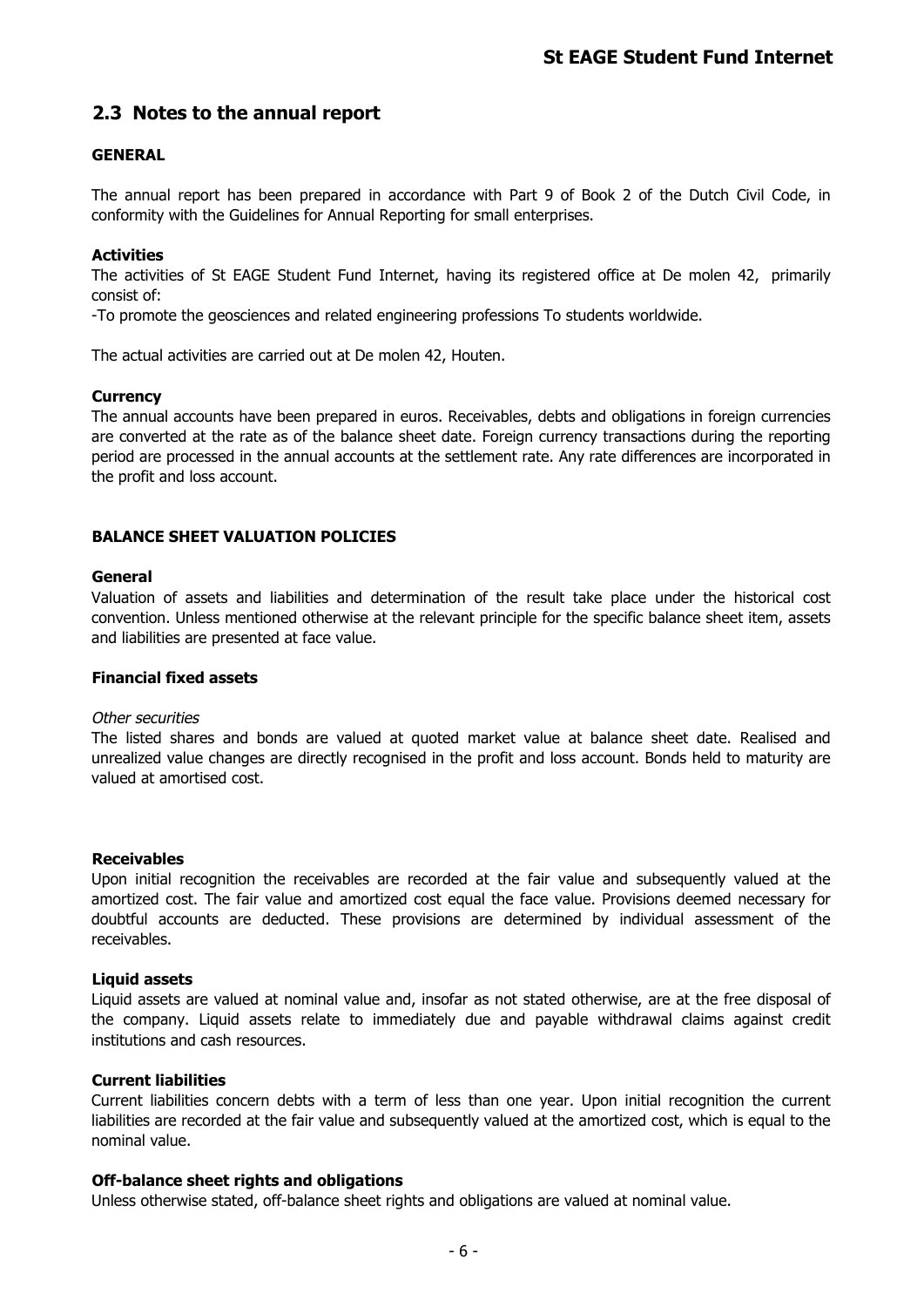## **2.3 Notes to the annual report**

### **PRINCIPLES FOR THE DETERMINATION OF THE RESULT**

### **General**

The result is stipulated as the difference between the realisable value of supplied goods and services and the costs and other charges of the financial year, taking into account the aforementioned accounting policies. Profits are accounted for in the year in which goods have been supplied or the services have been performed. Losses that originate in the financial year are taken into account as soon as these are foreseeable.

### **Net turnover**

Net turnover represents amounts invoiced for goods and services supplied during the financial year reported on, net of discounts and value added taxes.

Revenues ensuing from the sale of goods are accounted for when all major entitlements to economic benefits as well as all major risks have transferred to the buyer. The cost price of these goods is allocated to the same period.

Revenues from services are recognised in proportion to the services rendered. The cost price of these services is allocated to the same period.

### **Cost of turnover**

The cost of turnover means the costs that are directly attributable to the supplied goods and services. This value includes a downward value adjustment because of unmarketable stock.

### **Operating costs**

Costs are attributed to the financial year to which they relate. Profits are accounted for in the year in which goods have been provided or services have been performed. Losses are assumed in the year in which these are foreseeable.

#### **Financial income and expenditure**

The financial income and expenditure consists of interest earned and paid on granted and received loans.

### **PRINCIPLES FOR THE PREPARATION OF THE CASH FLOW STATEMENT**

The cash flow statement is prepared according to the indirect method.

The funds in the cash flow statement consist of cash at bank and in hand.

Cash flows in foreign currency are converted at an estimated average rate.

Taxes, received interest and similar income, as well as paid interest and similar expenditure, are included under the cash flow from operating activities.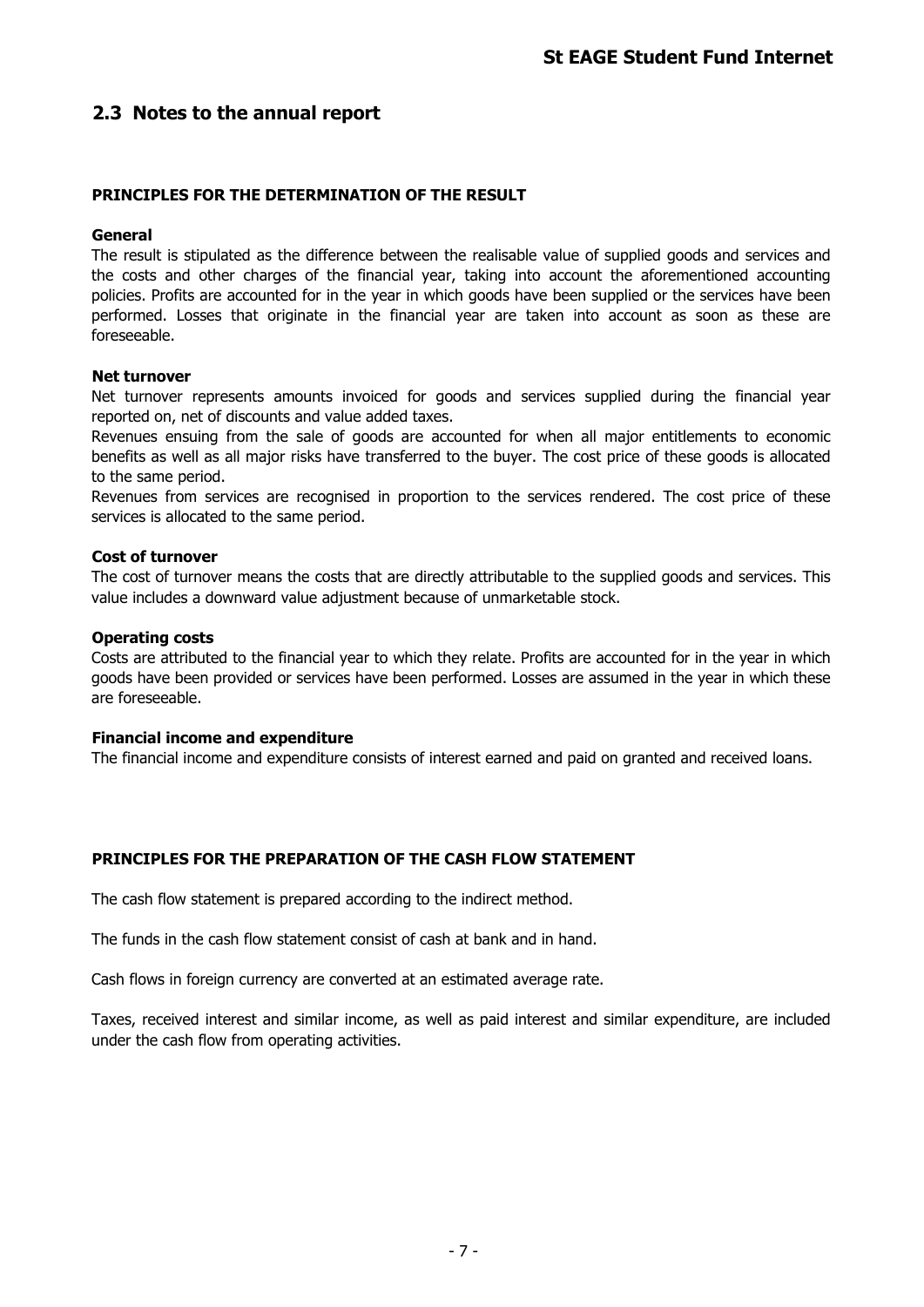# **2.4 Notes to the balance sheet**

### **ASSETS**

### **FIXED ASSETS**

## **Financial fixed assets**

| <b>Other securities</b><br><b>Securities</b>                          | 665,647           | 623,181         |
|-----------------------------------------------------------------------|-------------------|-----------------|
| The exchange value of the securities amounts to $\epsilon$ 599,291.   |                   |                 |
| <b>CURRENT ASSETS</b>                                                 |                   |                 |
| <b>Receivables</b>                                                    |                   |                 |
| <b>Trade debtors</b><br>Trade debtors                                 | 120,770           | 76,395          |
| A provision for doubtfull accounts is not considered to be necessary. |                   |                 |
| <b>Overflowing assets</b>                                             |                   |                 |
| Donations and invoices to prepare                                     | 103,250           | 51,723          |
| Interest receivable and prepaid bankcost                              | 20,390<br>123,640 | 5,316<br>57,039 |
|                                                                       |                   |                 |
| <b>Liquid assets</b>                                                  |                   |                 |
| ABN AMRO N.V.<br>Triodos bank                                         | 7,978<br>350      | 57,485<br>4,988 |
| Deposito ABN AMRO                                                     |                   | 179,000         |
| Deposito Triodos Bank                                                 | 1,140,000         | 695,000         |
|                                                                       | 1,148,328         | 936,473         |

The deposit account has a duration of 0 months; the interest percentage amounts to 1.5%.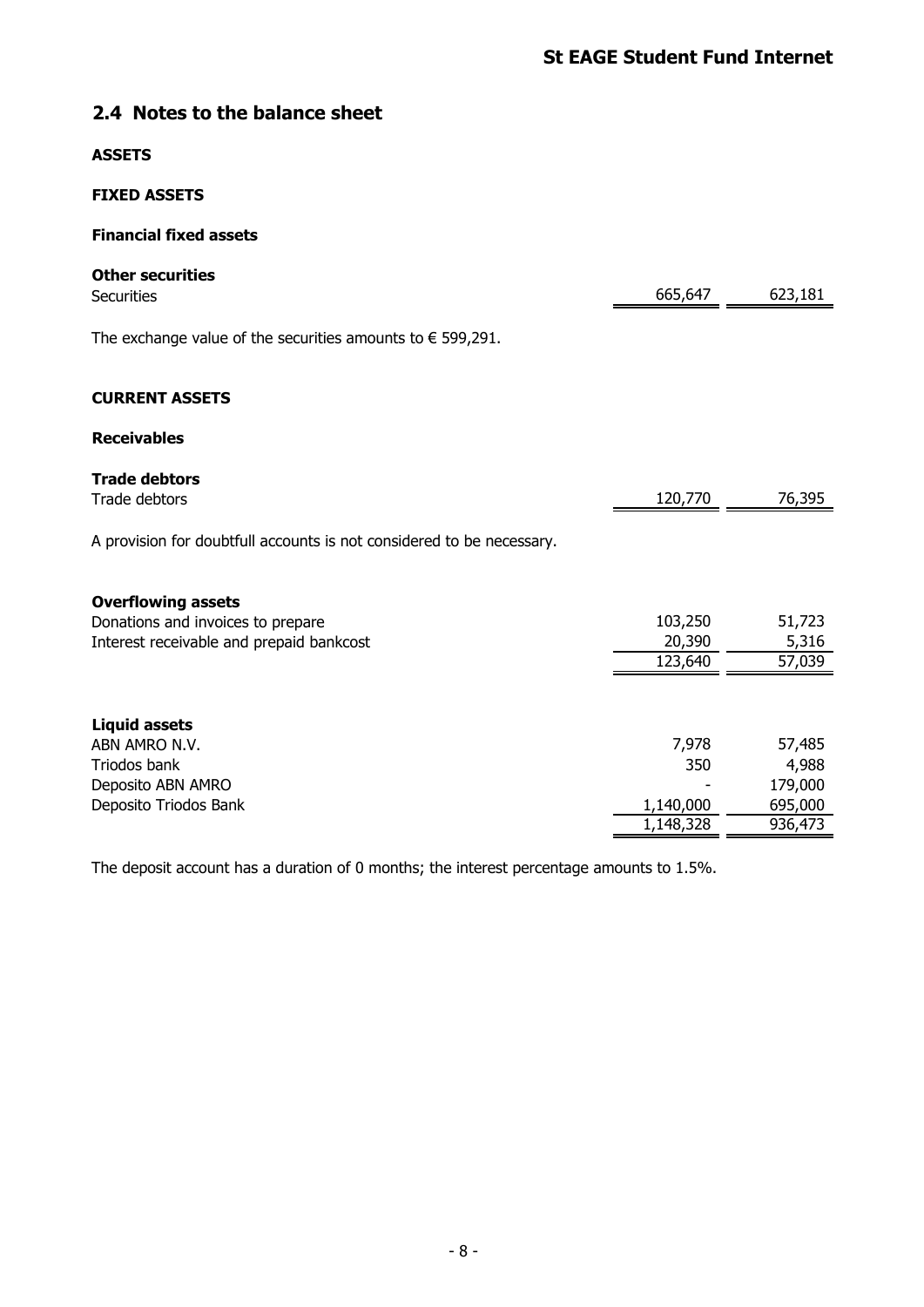# **2.4 Notes to the balance sheet**

## **LIABILITIES**

## **EQUITY CAPITAL**

| <b>Other reserves</b>                      |           |           |
|--------------------------------------------|-----------|-----------|
| Value as of 1 January                      | 1,369,776 | 1,120,341 |
| Result prior period                        | 217,459   | 249,435   |
| Value as of 31 December                    | 1,587,235 | 1,369,776 |
|                                            |           |           |
| <b>CURRENT LIABILITIES</b>                 |           |           |
| <b>Trade creditors</b>                     |           |           |
| Creditors                                  |           | 529       |
|                                            |           |           |
| <b>Received ahead on orders</b>            |           |           |
| Received ahead on orders                   | 45,500    | 75,750    |
|                                            |           |           |
| <b>Taxes and premiums social insurance</b> |           |           |
| Value added tax                            | 21,326    | 26,955    |
|                                            |           |           |
| Value added tax                            |           |           |
| Value added tax                            | 21,326    | 26,955    |
|                                            |           |           |
| <b>Other debts</b>                         |           |           |
| Audit                                      | 2,500     | 2,500     |
| Invoices to be received                    | 24,475    |           |
| Bank interest and charge                   | 1,887     | 120       |
| Miscellaneous                              | 820       |           |
|                                            | 29,682    | 2,620     |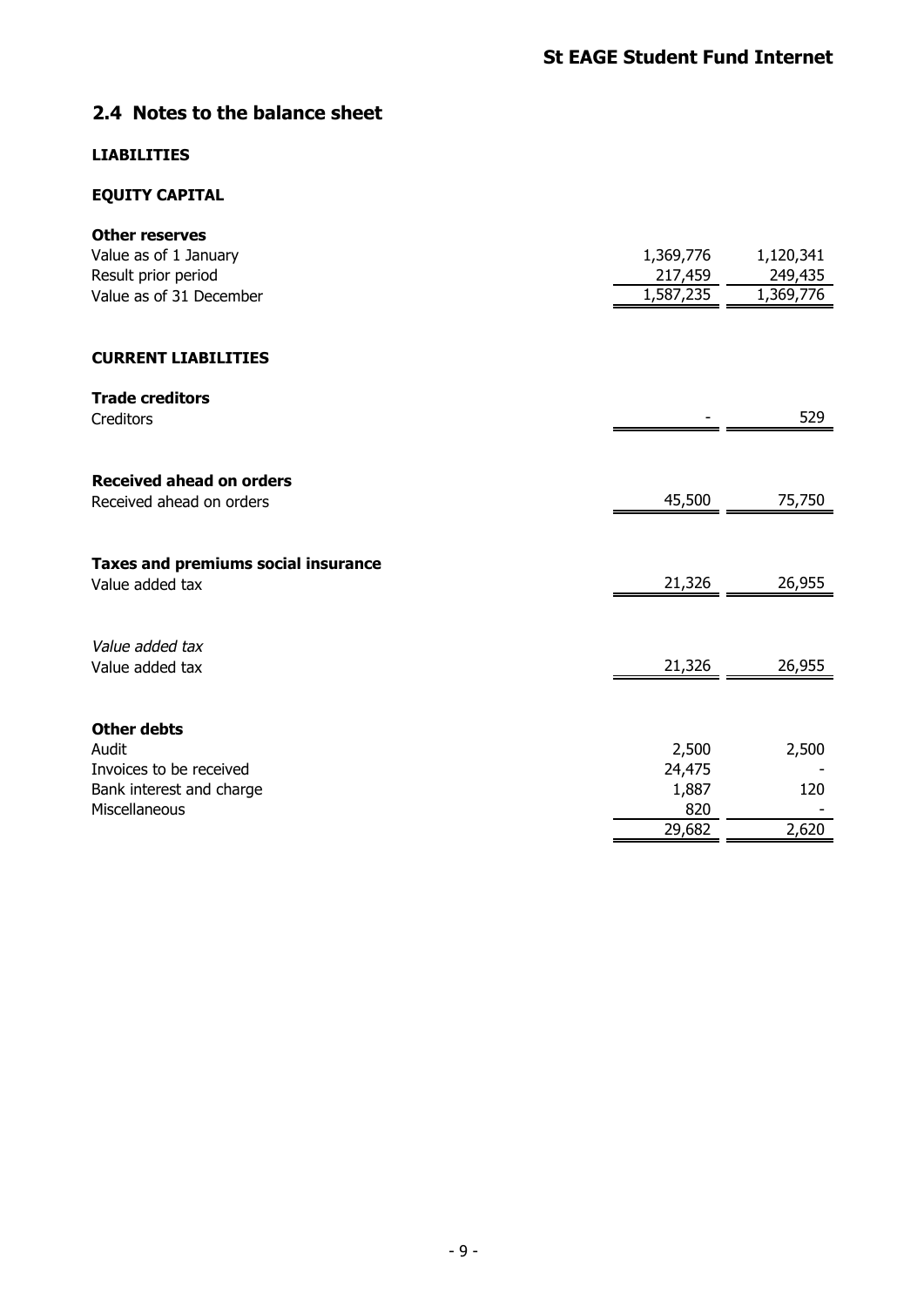# **St EAGE Student Fund Internet**

# **2.5 Notes to the profit and loss account**

|                                                                  | 2012           | 2011      |
|------------------------------------------------------------------|----------------|-----------|
|                                                                  | €              | €         |
|                                                                  |                |           |
| <b>Net turnover</b><br>Sponsorting                               | 270,500        | 241,169   |
| Donations                                                        | 110,683        | 51,723    |
|                                                                  | 381,183        | 292,892   |
|                                                                  |                |           |
| The net turnover of 2012 increased with 30.1% versus prior year. |                |           |
|                                                                  |                |           |
| <b>Cost of turnover</b>                                          |                |           |
| Students activities support                                      | 69,496         | 66,256    |
|                                                                  |                |           |
|                                                                  |                |           |
| <b>Students activities support</b>                               |                |           |
| Support student conferences                                      | 5,361          | 4,916     |
| Travel grants St. Petersburg                                     | 5,920          |           |
| <b>Travel grants Annual</b>                                      | 30,057         | 43,340    |
| Sclocchi Awards                                                  | 3,400          |           |
| Student memberships                                              | 24,475         | 18,000    |
| Direct cost to support (travel & subsistence)                    | 283<br>69,496  | 66,256    |
|                                                                  |                |           |
|                                                                  |                |           |
| <b>Office costs</b>                                              |                |           |
| Printed paper                                                    |                | 24        |
| Contributions and subscriptions                                  | 24<br>24       | 27<br>51  |
|                                                                  |                |           |
|                                                                  |                |           |
| <b>General costs</b>                                             |                |           |
| Legal costs                                                      | 215            |           |
| Management fees                                                  | 5,623<br>5,838 | 5,625     |
|                                                                  |                | 5,625     |
|                                                                  |                |           |
| <b>Financial income and expenditure</b>                          |                |           |
|                                                                  |                |           |
| <b>Interest and similar income</b>                               |                |           |
| Interest profit deposito account                                 | 20,349         | 20,019    |
|                                                                  |                |           |
| Value changes in receivables which belongs to the fixed          |                |           |
| assets and of securities                                         |                |           |
| Value change in receivable in assets and liabilities             | 49,098         | $-24,838$ |
| Value change in securities                                       | $-1$<br>49,097 | $-24,837$ |
|                                                                  |                |           |